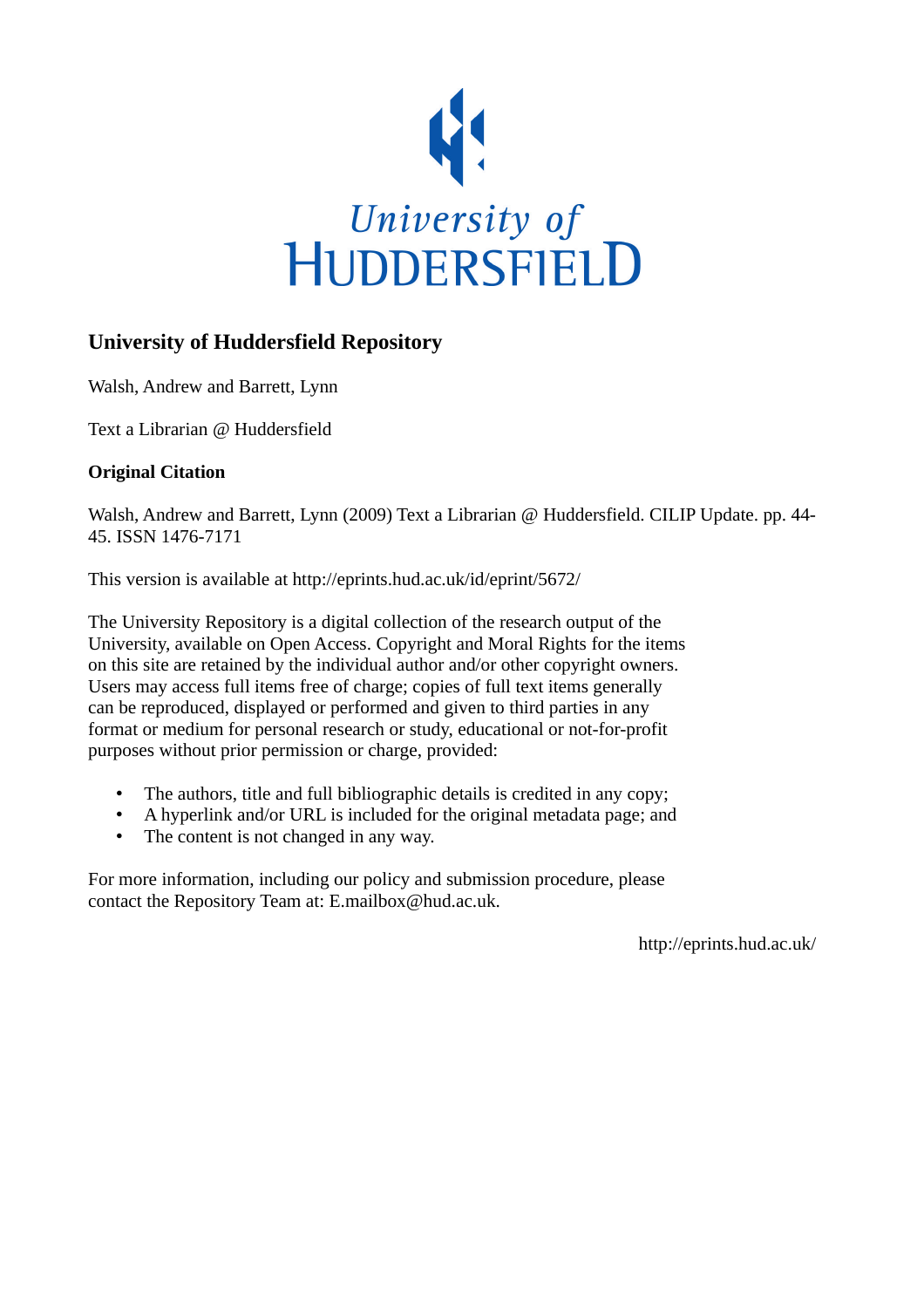### **Text a librarian @ Huddersfield**



**Someone using our "text a librarian" service at a recent training day. Photo by Dave Pattern.** 

At the University of Huddersfield, we pride ourselves on providing a high level of customer service in the Library and were the first University service nationally to gain the Cabinet Office's new Customer Service Excellence (CSE) award in May 2008, building on our success with the Charter Mark award that preceded it. As such we like to make it as easy as possible for our staff and students to contact us and have their questions answered without unnecessary delay.

We already had a wide range of ways people could contact the library, from physical desks on the main entrance floor and subject floors of the library; 'phone numbers and email addresses for all our services, including subject teams; and a virtual enquiry service via QuestionPoint. Computing and Library Services at Huddersfield have a history of innovation and early adoption of technologies, also introducing many Web 2.0 applications. We were also one of the earliest UK adopters of chat based enquiry services through the QuestionPoint platform and recently started using Twitter on our webpages (http://twitter.com/hudlib) as yet another way of people communicating with us.

Research shows that over 9 out of 10 adults own a mobile 'phone in the UK and in 2007 there were 116.5 'phones per 100 people, with the trend continuing upwards. Out of those mobile 'phone owners, around 99% of them make calls and 95% send text messages (figures from Mintel, October 2007). With these statistics in mind, we felt we should be exploiting this technology within the service, as it seems almost impossible to separate the modern student and their mobile, in-house surveys indicating that they are more likely to respond to 'phone messages than email. Although we discourage people within the library from disturbing others with their mobile 'phone and direct them to particular areas to make 'phone calls, text messaging with the 'phone on silent is perfectly acceptable within the building.

We've experimented with the use of mobiles in various ways over the past year, especially using text messaging (SMS) functionality). One obvious avenue to investigate was in the provision of an enquiry service, where we already have a history of innovation and early adoption plus a CSE-led desire to always look at continuous improvement in our services to our users. Text messaging seemed the ideal way to reach more of our users using a technology with which they are comfortable and which they use every day. It also has the benefit of reaching our part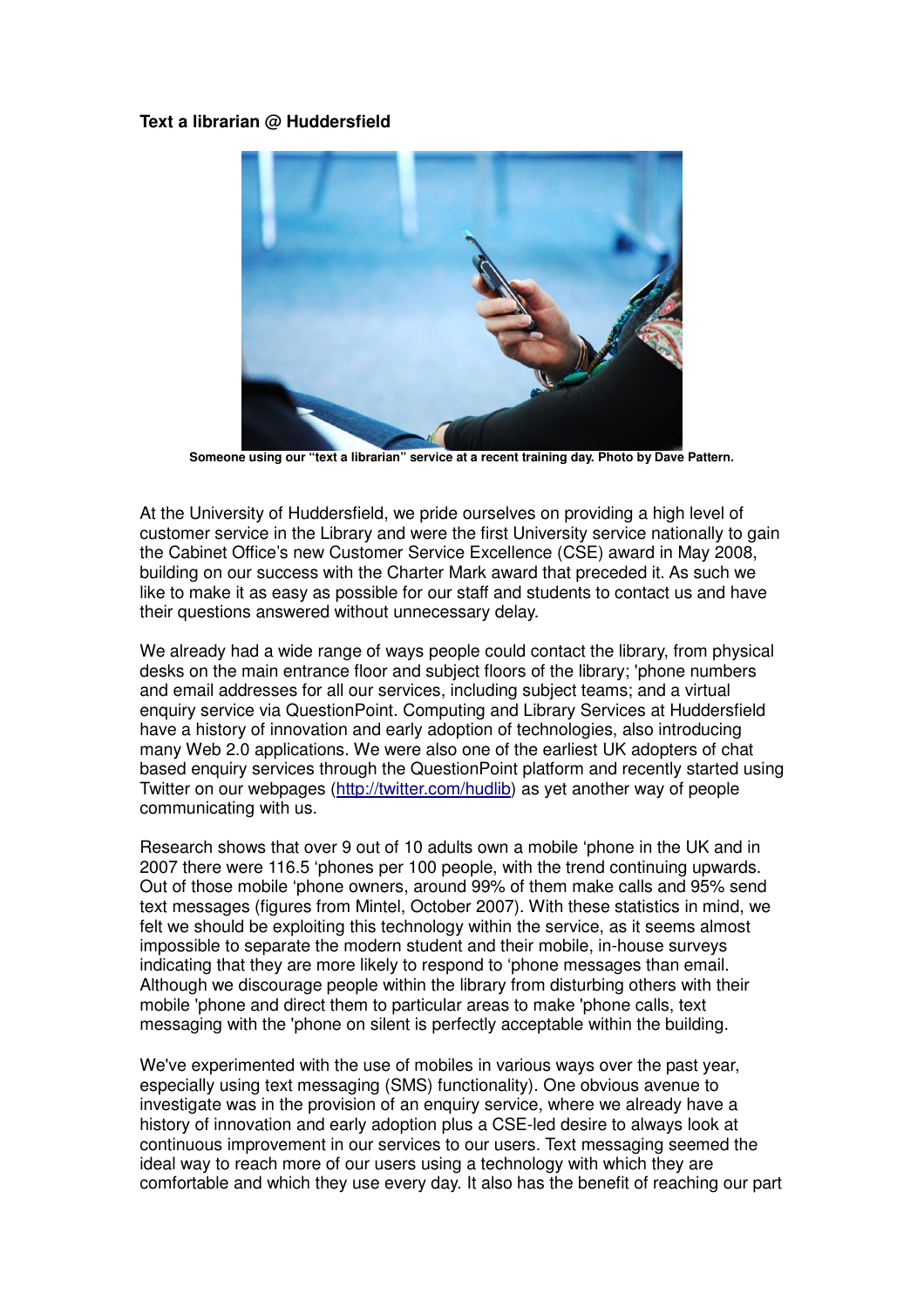time and distance learning students, who may rarely or never make it onto campus, as well as our on-campus, traditional full time students. Although it has been introduced elsewhere, (see Sonia Herman's case study), it seems little used within the UK, despite the prevalence of text messaging amongst our population.

There are several options for providing such a service, including just passing a mobile 'phone around, using existing email functionality or developing your own inhouse web based solution. We could only find two current examples in the UK and Ireland – one of which receives and answers messages through their Outlook email system (Stockport libraries) and one of which uses a "real" physical mobile (National University of Ireland, Maynooth).

We considered using a physical mobile, or the email functionality built into our unified messaging system (which would work through our Outlook email), but wanted the ability to build on this text messaging service to develop other SMS services, so looked instead at JANET txt (http://www.pageone.co.uk/janettxt/) as a web based service developed specifically for the education community. However, luckily for us in the library, our telephone services department had just started to trial a service from MeerCat Communications (http://www.meercom.co.uk/) which offered similar functionality, so we gladly took advantage of this existing trial to test text messaging through the library.

They provided us with a short code 'phone number (81025) and a keyword that would direct text messages into an online portal. Text messages are viewed and answered through this portal, so can be accessed from anywhere with Internet connection. There is also the ability to set up a default, automatically sent response which gave us the opportunity to send an instant short message thanking them for their question. Templates can be set up within the portal to offer default answers to questions, making it quick and easy to answer many of the common questions. We experimented initially with the text portal to make sure we were happy with the operation and to decide how we would be most comfortable using it. After a fairly short period of testing, we decided to introduce a text service alongside our other enquiry services as soon as was practical and to brand it "text a librarian" to complement the "ask a librarian" web based email service and the physical "ask a librarian" desk on the entrance floor of the library.

Our main concern was that the 'instant' nature of text messaging would lead users to expect a quick reply, so we felt the ideal responsibility for responding to texts should lie with the staff on the physical "ask a librarian" desk. As a minimum, staff are asked to check the text portal when they arrive on the "ask a librarian" desk, meaning that from 08:45 to 20:00 the text messages should be checked at least once every 2 hours and except in the very busiest periods, answered within 2 hours of being sent.

The short limit (160 characters) on the length of text messages was also a concern. We felt that the ability to provide "templates" within the text portal would save a significant amount of effort for librarians answering SMS questions, who might otherwise waste time trying to compose concise answers that don't fall foul of the 160 character limit. This option has always been used effectively within our virtual enquiry service and is an excellent time-saving device. We also made sure that promotion for the service stressed the short nature of the medium, so that users asked quick and easy questions by text message and used other, more appropriate media for more involved enquiries. We also made sure the templates included plenty of options for redirecting users to get in touch with us in other ways if we felt the questions could not be satisfactorily answered in a quick text message.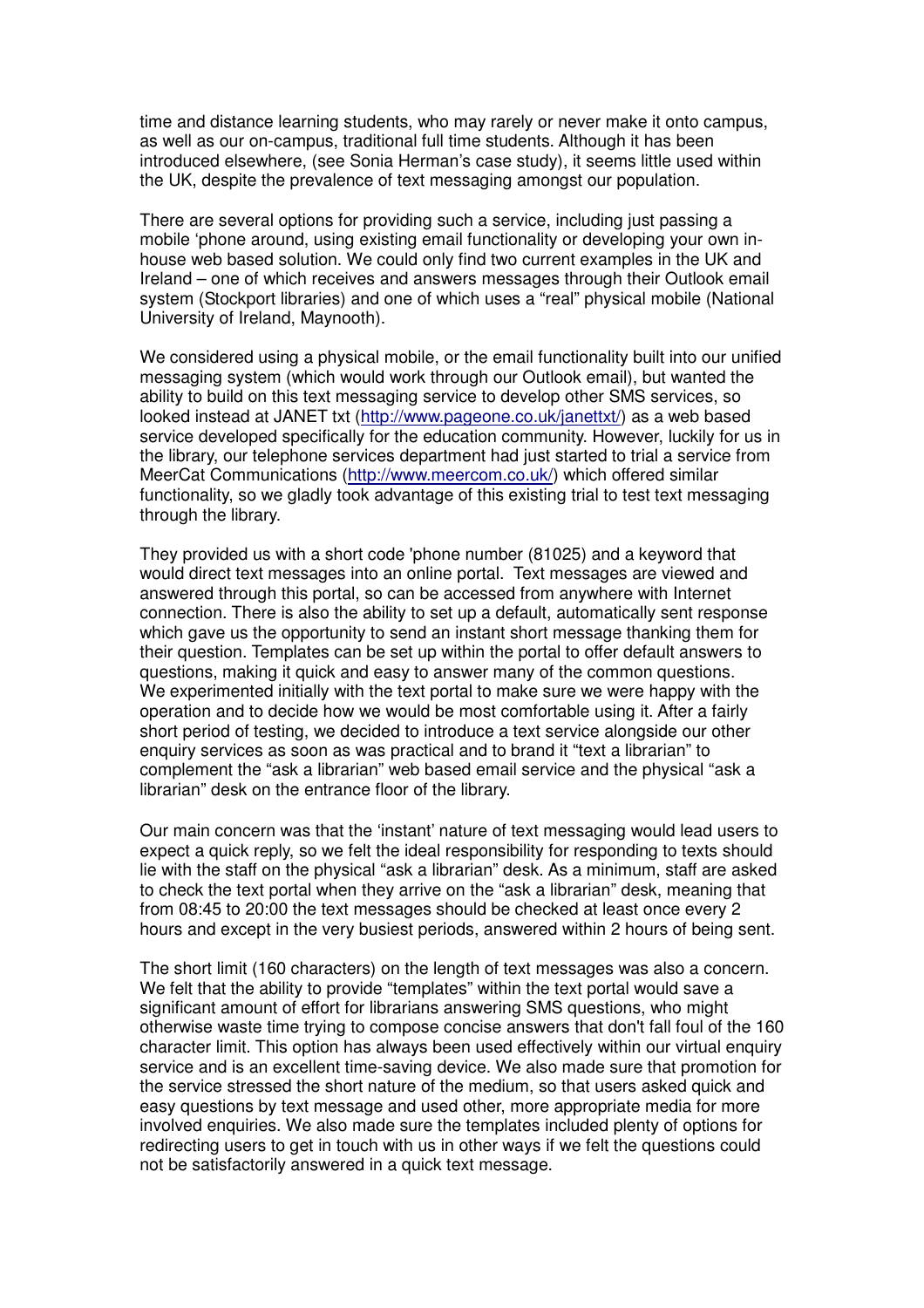Users have to include a 'keyword' as the first word of their text message and we decided the easy to remember LIBRARY would be the obvious option. Users of this service, therefore, just need to text LIBRARY followed by their message to 81025 for us to see their question in the web-based portal.

With the range of potential users of the service (staff, students, old and young) it was decided to avoid completely the use of "text speak" and associated abbreviations and this was stressed to all library staff likely to answer questions through the text messaging service. Although some of our staff and many of our users may be comfortable using such a dialect, we could not be sure it would be understood by, or acceptable to, our all users, so all answers are sent out in full, avoiding text speak completely.

### **Summary of key decisions:**

- Users text the keyword LIBRARY plus their message to 81025
- Questions answered from the physical enquiry desk and checked regularly
- Plenty of "templates" provided
- Promoted for short and easy questions only
- Branded to complement existing "Ask a Librarian" services
- Avoid "text speak" in our answers

Once we had the service ready to operate, it was quick and easy to train all our "Ask a Librarian" desk staff in the operating guidelines for the text portal. One mass training session gave our librarians the opportunity to practise sending and receiving questions from the portal and a small number of one to one sessions "mopped up" any missing staff. For some of the staff, using the portal was the first time they had sent a text message, but all found the system easy to use.

The service hasn't been up and running for long, so our future plans will involve us contacting a selection of users (via text message of course!) to ask for feedback and look at future improvements, in line with our desire for continued excellence in the service we offer our users.

We also see Text a Librarian as being only the first mainstream mobile 'phone service we offer our users through the text portal. Our intention is to offer a series of tips via text messages in the Autumn term (2009-2010) to complement our existing face to face and online induction materials (http://www.hud.ac.uk/cls/thebasics). We will rent an alternative keyword (rather than risk confusion amongst those answering the questions by using LIBRARY) and invite people to sign up to a series of tips and help in September and October 2009. Using this alternative keyword, we will be able to send out mass texts to all these subscribers offering tips such as how to renew books, how to add credit to printing and photocopying accounts, and reminders about many other services offered by the library.

#### **References:**

Herman, S. (2007) SMS reference: keeping up with your clients. The electronic library, 25(4), pp. 401-408

Mintel, October 2007 Mobile phones and network providers